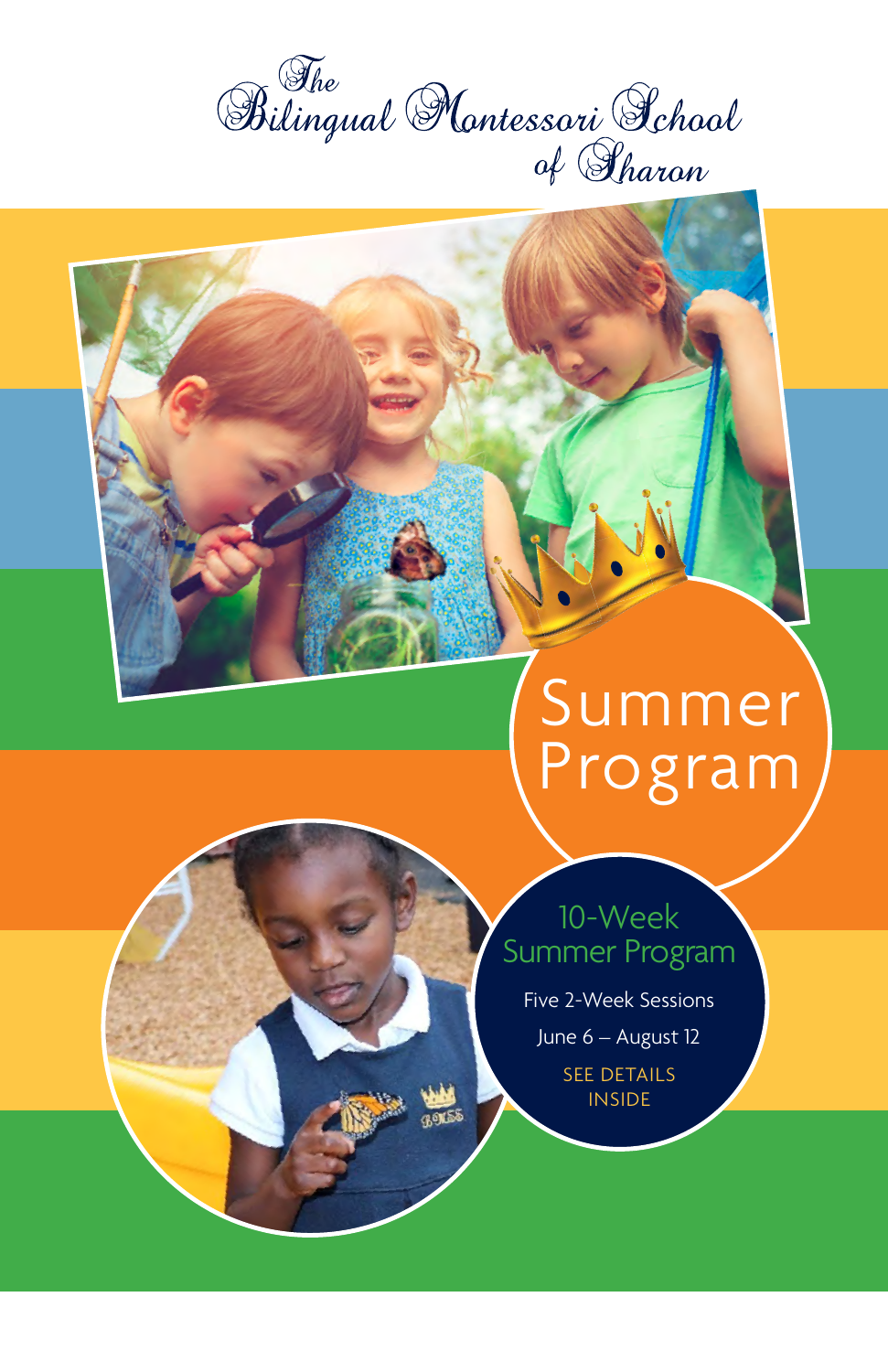## WELCOME TO OUR SUMMER PROGRAM!

Our beautiful grounds on Lake Massapoag in Sharon, MA provides a striking setting for our children to call home in the summer. We pride ourselves in providing a well-rounded experience for children ranging from 15 months to age 6. Our children will participate in Athletics, Water Play, Science, Arts and everything in between.

Whether during the school year or the summer, our objective remains the same – providing your family with learning experiences that they will never forget. We will do our best to ensure that you and your children receive the finest care available within this community.

You'll receive exceptional customer service, and continue to enjoy the established relationships that have been created throughout the school year. Your children will laugh, learn and grow!

For those joining our Summer Program for the first time, we welcome you with open arms, and we invite you to learn more about the wonderful program we offer.

## Something special for every child!

120 Lakeview Street • Sharon, MA • PH 781.784.3000 www.BilingualMontessoriSchoolofSharon.org

The Bilingual Montessori School of Sharon is a private independent school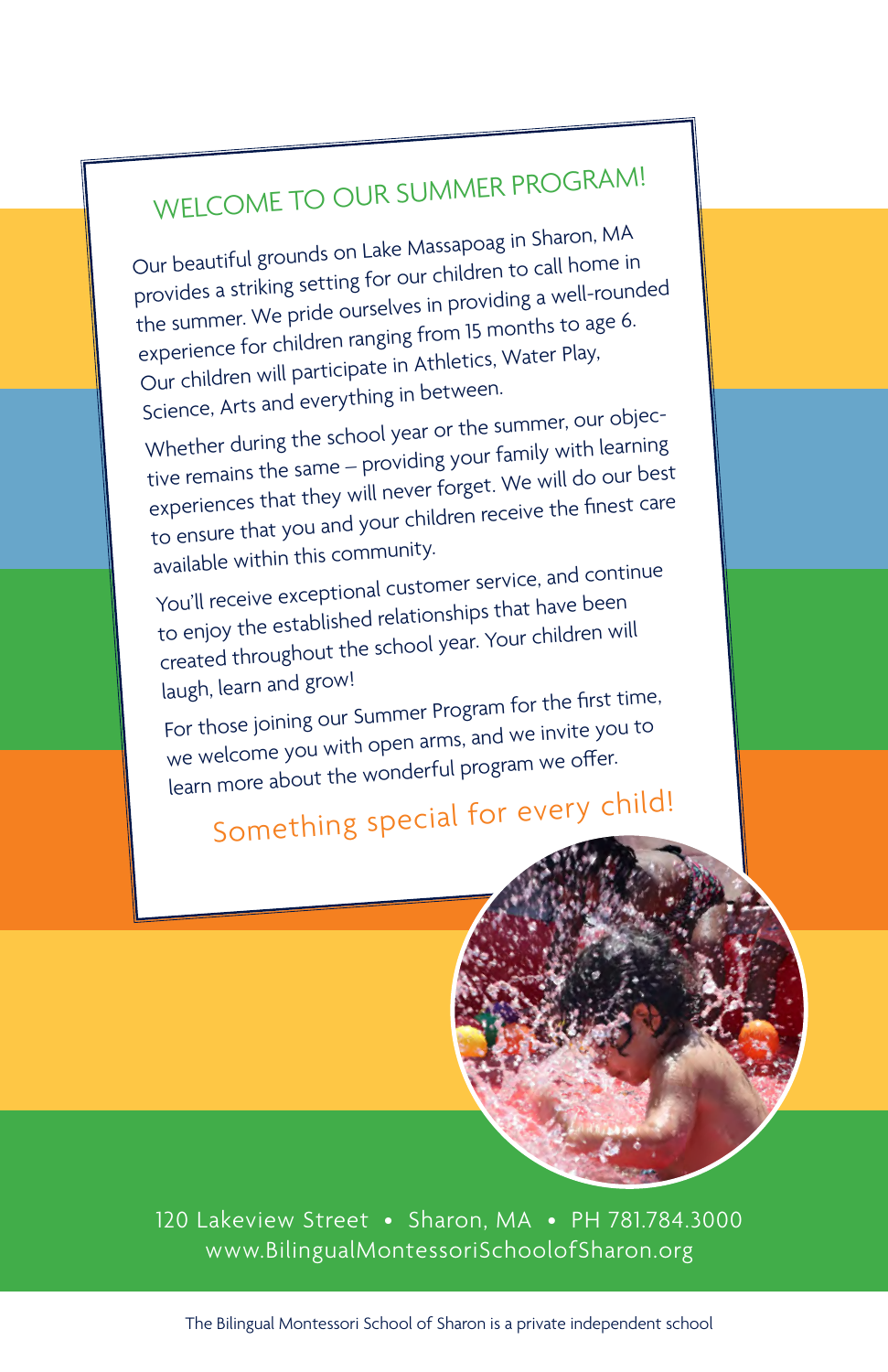#### SUMMER PROGRAM SESSIONS

**SESSION 1**  Monday, June 6 – Friday, June 17

**ATHLETIC PROGRAM |** Soccer, Basketball, Baseball, Bouncy House, Trampoline and Rock Climbing.

**SESSION 2**  Monday, June 20 – Friday, July 1

Water Program | Waterslide, Sprinklers, Water Tables. On Friday, June 24 and Friday July 1, each child brings a water squirt to camp.

**SESSION 3**  Tuesday, July 5 – Friday, July 15 (Closed Monday, July 4)

**Dance** | Dance with Miss Kelly Connane. Hip Hop and Jazz combined to bring a memorable experience to our campers.

**SESSION 4** 

**SESSION 5** 

Monday, August 1 – Friday, August 12

**Science and Exploration | Study of Different** Insects and Bugs. Butterfly Metamorphosis, Gardening and Planting.

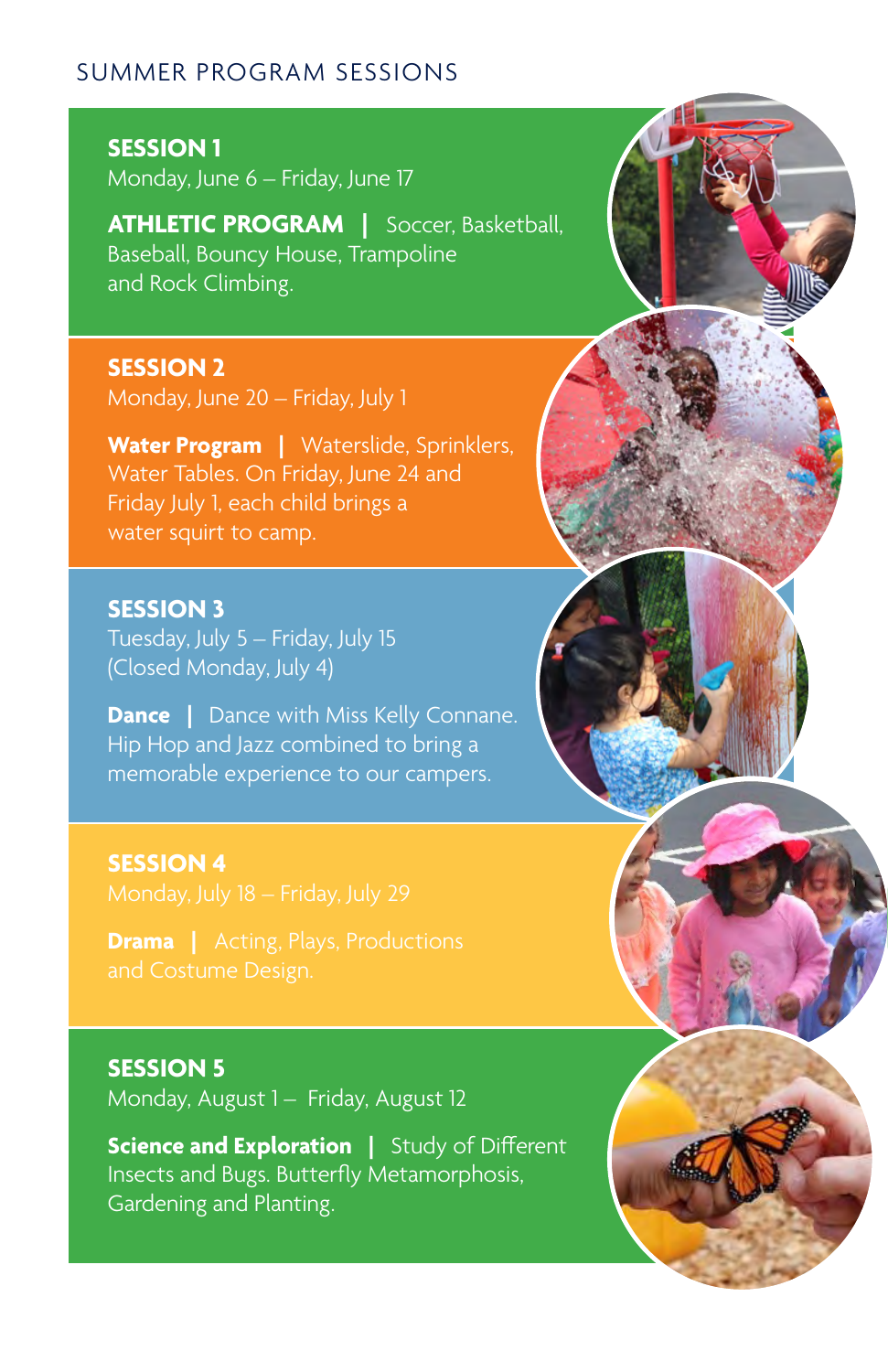#### GENERAL PROGRAM INFORMATION

Our Summer program consists of 5 sessions, each running for 2 consecutive weeks. The program begins on June 6 and ends on August 12, 2022. (We are closed Monday, July 4 in observance of Independence Day).

- All Programs start at 8:00 am and finish at 3:00 pm.
- Drop off starts at 8:00 am.
- All children should arrive before 8:10 am.
- Pick up is between 2:45 pm and 3:00 pm.
- If you need to pick up your child early, please call the office line at (781) 784-3000.
- All programs are subject to change depending on the weather.



#### FORMS REQUIRED FOR REGISTRATION

- Physician's Medical Record (includes immunizations)
	- An up-to-date immunization record signed by a licensed physician including a lead test is required.
	- Please let us know if your child has any allergies
- Development History Form
- First Aid/CPR Form
- Transportation Form

#### FORMS CAN BE FOUND AT: www.bilingualmontessorischoolofsharon.org/Summer

REFER A FRIEND AND RECEIVE **\$50!**

Refer a friend to BMSS Summer Program, and for each child who attends for 2 or more weeks in the 2022 season, you will receive a \$50 credit to be used in the 2023 Summer Program season! Be sure that your friend lists you as their referral in the "*How did you hear about us*" section when they fill out their Summer Program application to receive your credit.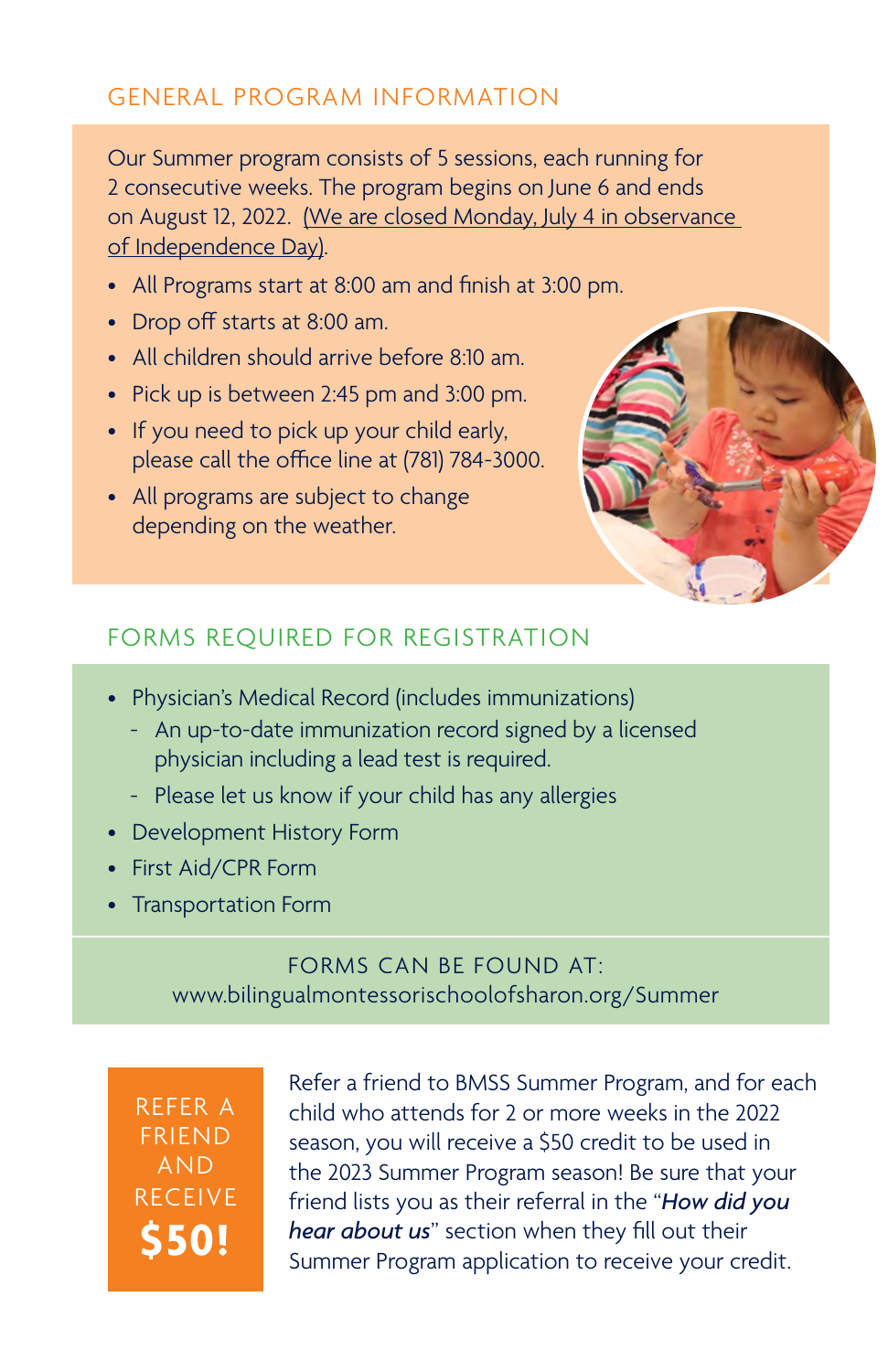#### TUITION

| <b>Toddler</b> 15 months $-3$ years |                   |  |
|-------------------------------------|-------------------|--|
| 8:00 am - 3:00 pm<br>5 days         | \$1439.82/session |  |
| 3 days<br>8:00 am - 3:00 pm         | \$1180.13/session |  |
| Extended hours \$25 per hour        |                   |  |
| <b>Primary</b> $3 - 6$ years        |                   |  |
| 8:00 am - 3:00 pm<br>5 days         | \$1354.93/session |  |

- Summer Program Registration and Materials \$450 per students
- Tuition to be paid in full upon registration
- Minimum 2 Sessions Enrollment
- Due date for payment and enrollment is May 1, 2022

#### LUNCH AND SNACKS

Children are asked to bring their own lunch, 2 snacks and beverages in an insulated bag with an icepack. Children will be served pizza and ice cream every Friday.

**Please note**: BMSS is a nut-free campus.

Children are also encouraged to drink water throughout the day, especially after all physical activities. BMSS provides water.

#### SUMMER NECESSITIES

**Sunhats** Towels Sun Block Water Shoes Swim Diapers

Water Bottles Insect Repellent One or Two Changes of Clothes 2 Snacks and a Lunch